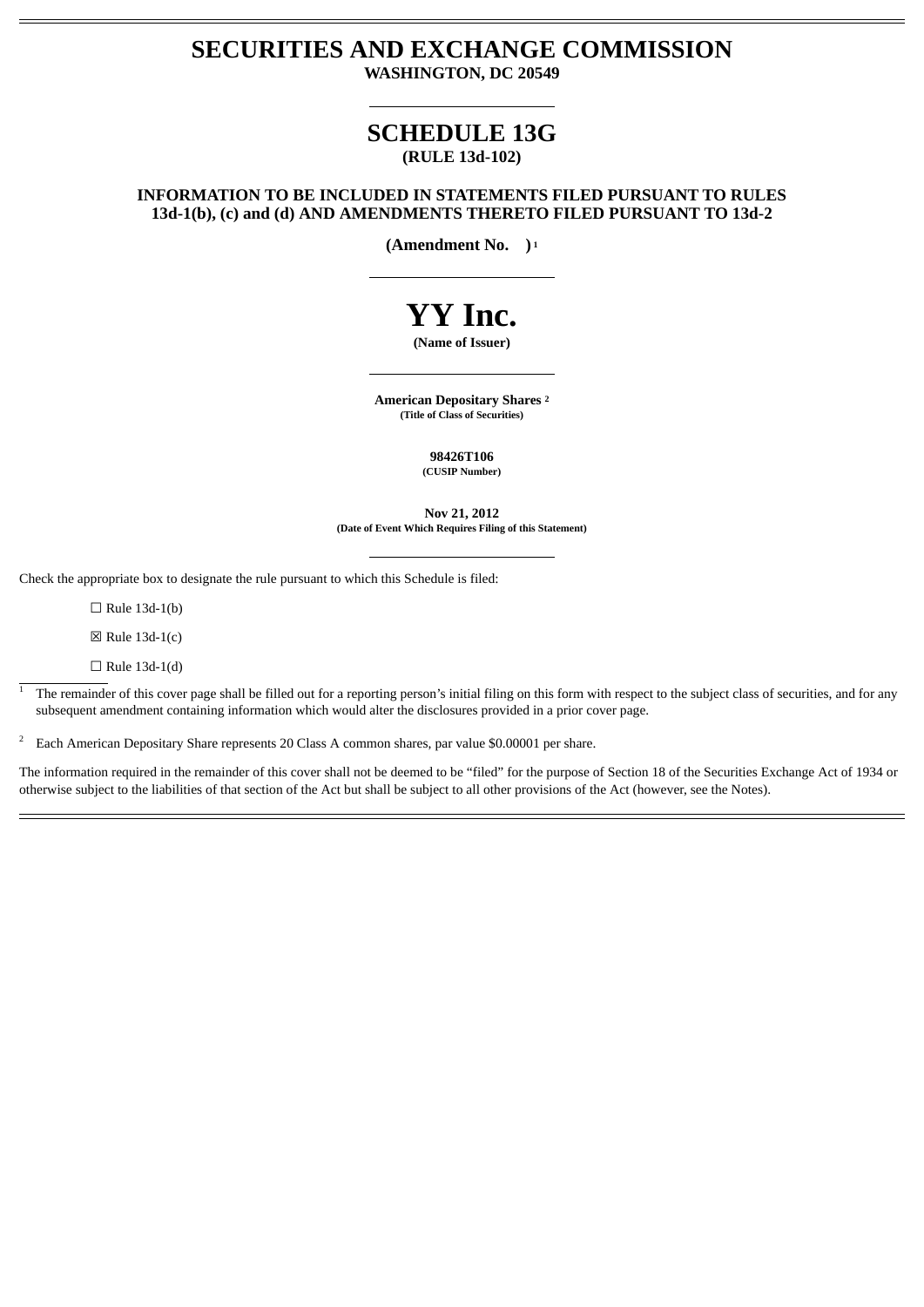| Schedule 13G                           |                                                                                                                                                         |    |                               | Forms |                   |  |  |  |  |  |
|----------------------------------------|---------------------------------------------------------------------------------------------------------------------------------------------------------|----|-------------------------------|-------|-------------------|--|--|--|--|--|
| <b>CUSIP NO. 98426T106</b>             |                                                                                                                                                         |    |                               | 13G   | Page 2 of 6 Pages |  |  |  |  |  |
| 1.                                     | NAME OF REPORTING PERSONS<br>I.R.S IDENTIFICATION NO. OF ABOVE PERSONS (ENTITIES ONLY)<br><b>Government of Singapore Investment Corporation Pte Ltd</b> |    |                               |       |                   |  |  |  |  |  |
| 2.                                     | (None)<br>CHECK THE APPROPRIATE BOX IF A MEMBER OF A GROUP *                                                                                            |    |                               |       |                   |  |  |  |  |  |
|                                        | (a) $\Box$<br>$(b) \boxtimes$                                                                                                                           |    |                               |       |                   |  |  |  |  |  |
| 3.                                     | <b>SEC USE ONLY</b>                                                                                                                                     |    |                               |       |                   |  |  |  |  |  |
| 4.                                     | CITIZENSHIP OR PLACE OF ORGANIZATION                                                                                                                    |    |                               |       |                   |  |  |  |  |  |
|                                        | <b>Singapore</b>                                                                                                                                        |    |                               |       |                   |  |  |  |  |  |
|                                        |                                                                                                                                                         |    | 5. SOLE VOTING POWER          |       |                   |  |  |  |  |  |
| <b>NUMBER OF</b>                       |                                                                                                                                                         |    | $\bf{0}$                      |       |                   |  |  |  |  |  |
| <b>SHARES</b>                          |                                                                                                                                                         | 6. | <b>SHARED VOTING POWER</b>    |       |                   |  |  |  |  |  |
| <b>BENEFICIALLY</b><br><b>OWNED BY</b> |                                                                                                                                                         |    | 500,000                       |       |                   |  |  |  |  |  |
| <b>EACH</b><br><b>REPORTING</b>        |                                                                                                                                                         | 7. | <b>SOLE DISPOSITIVE POWER</b> |       |                   |  |  |  |  |  |
| <b>PERSON</b>                          |                                                                                                                                                         |    | $\bf{0}$                      |       |                   |  |  |  |  |  |
| <b>WITH</b>                            |                                                                                                                                                         | 8. | SHARED DISPOSITIVE POWER      |       |                   |  |  |  |  |  |
|                                        |                                                                                                                                                         |    | 500,000                       |       |                   |  |  |  |  |  |
| 9.                                     | AGGREGATE AMOUNT BENEFICIALLY OWNED BY EACH REPORTING PERSON                                                                                            |    |                               |       |                   |  |  |  |  |  |
|                                        | 500,000                                                                                                                                                 |    |                               |       |                   |  |  |  |  |  |
| 10.                                    | CHECK BOX IF THE AGGREGATE AMOUNT IN ROW (9) EXCLUDES CERTAIN SHARES * $\square$                                                                        |    |                               |       |                   |  |  |  |  |  |
| 11.                                    | PERCENT OF CLASS REPRESENTED BY AMOUNT IN ROW 9                                                                                                         |    |                               |       |                   |  |  |  |  |  |
|                                        | $6.4\%$ **                                                                                                                                              |    |                               |       |                   |  |  |  |  |  |
| 12.                                    | TYPE OF REPORTING PERSON *                                                                                                                              |    |                               |       |                   |  |  |  |  |  |
|                                        | CO                                                                                                                                                      |    |                               |       |                   |  |  |  |  |  |
|                                        |                                                                                                                                                         |    |                               |       |                   |  |  |  |  |  |

\*\* Percentage is based on 7,800,000 American Depositary Shares outstanding as reported in the issuer's Form 424B4 and filed with the Securities and Exchange Commission on Nov 21, 2012.

\*SEE INSTRUCTIONS BEFORE FILING OUT!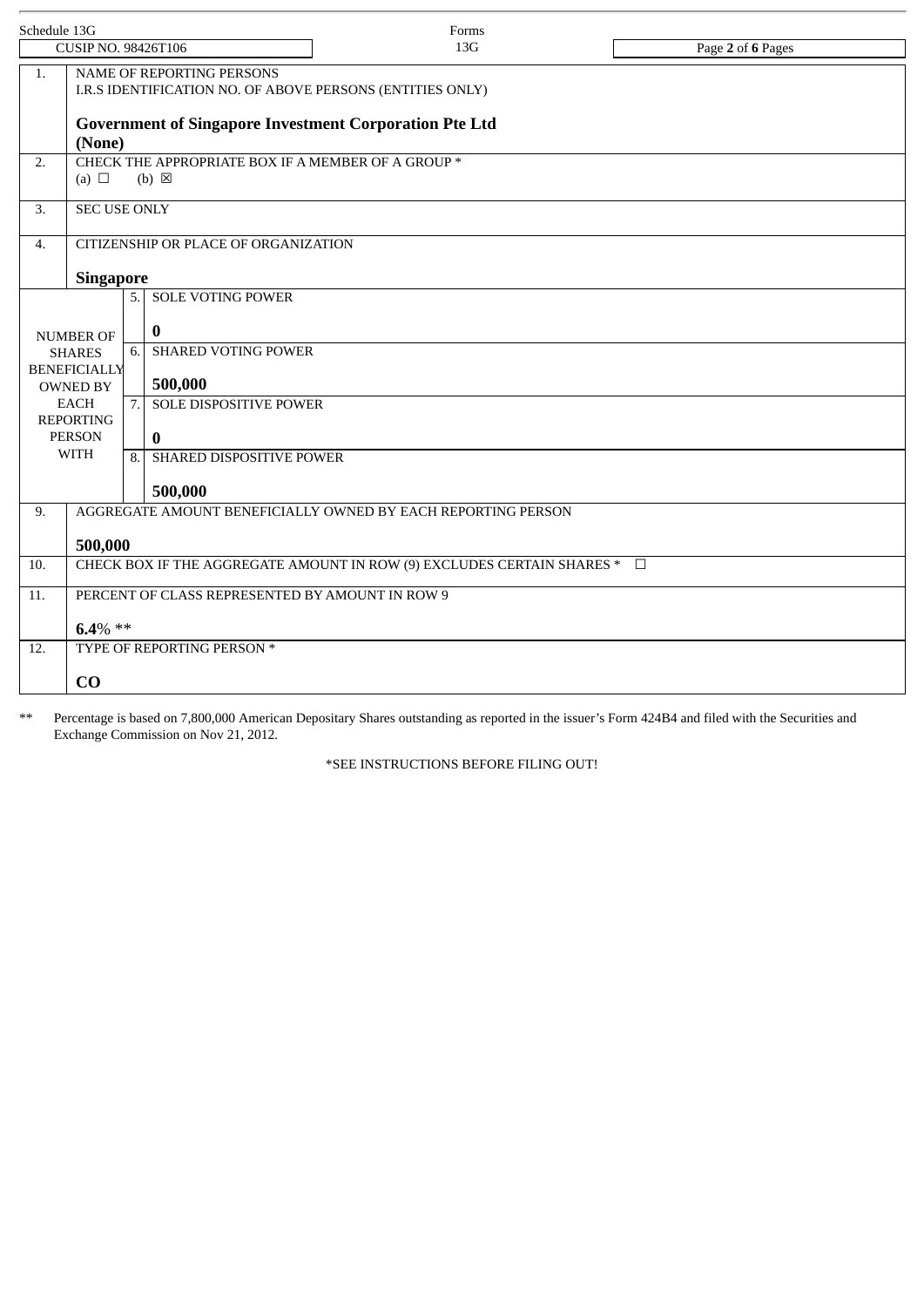#### **Item 1(a). Name of Issuer**

YY Inc.

No. 50 Jianzhung Road Tianhe Software Park, Tianhe District Guangzhou F4 510660 People's Republic of China

#### **Item 2(a). Name of Person Filing**

Government of Singapore Investment Corporation Pte Ltd

#### **Item 2(b). Address of Principal Business Office**

168 Robinson Road #37-01 Capital Tower Singapore 068912

#### **Item 2(c). Citizenship**

Singapore

### **Item 2(d). Title of Class of Securities**

American Depositary Shares

#### **Item 2(e). CUSIP Number**

98426T106

## **Item 3. If this statement is filed pursuant to Rules 13d-1 (b) or 13d-2(b) or (c), check whether the person filing is a**

N.A.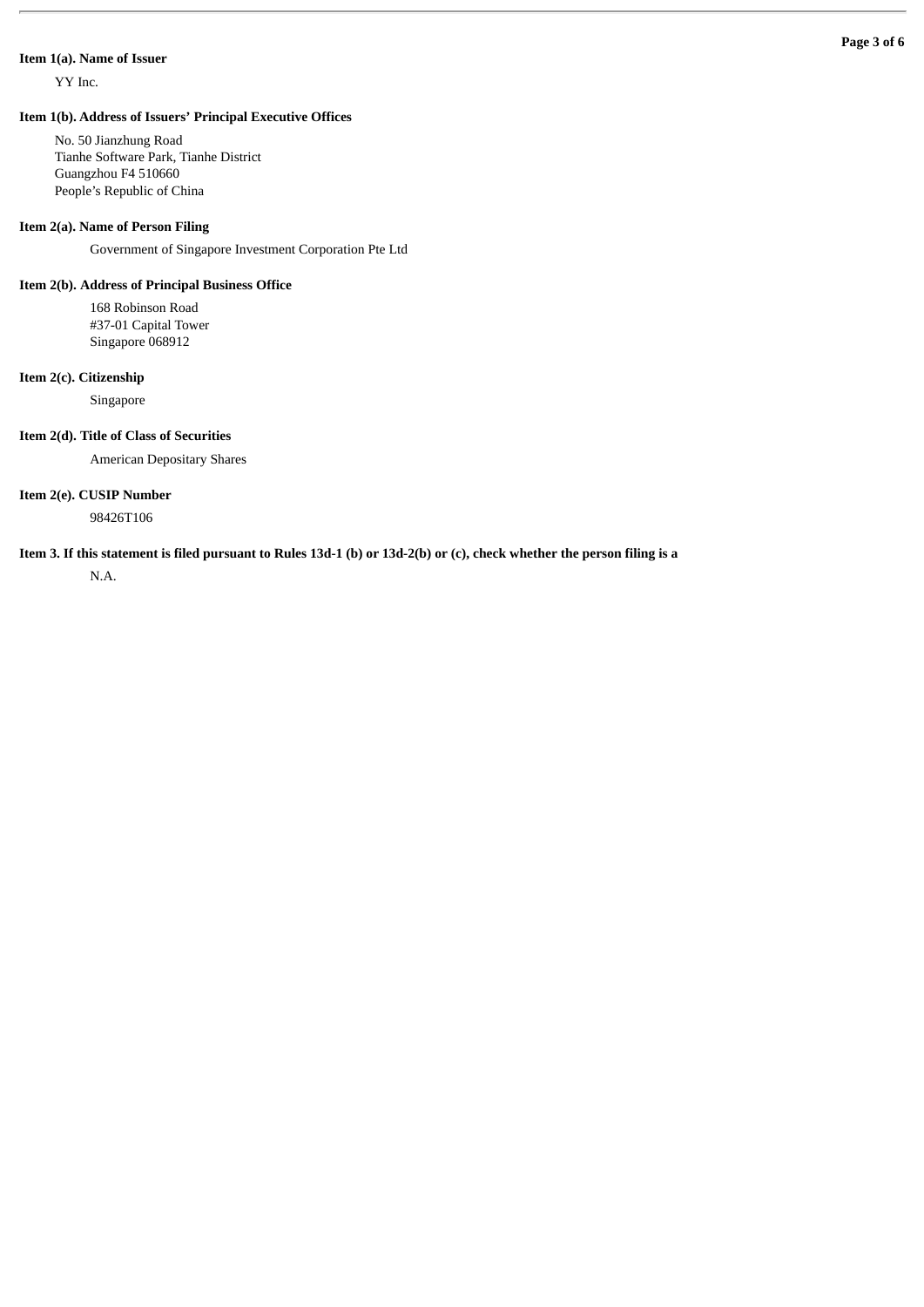#### **Page 4 of 6**

#### **Item 4. Ownership**

The aggregate number of securities and percentage of the class of securities of the Issuer beneficially owned by each Reporting Person named in Item 2(a), as well as the number of securities as to which such person is deemed to have sole power to vote or to direct the vote, shared power to vote or to direct the vote, sole power to dispose or to direct the disposition, shared power to dispose or direct the disposition, is set forth in the following table:

|                                                        |                           | Power to Vote     |         | Power to Dispose |                     |
|--------------------------------------------------------|---------------------------|-------------------|---------|------------------|---------------------|
|                                                        | No of Securities          |                   |         |                  |                     |
| Person                                                 | <b>Beneficially Owned</b> | Sole <sup>1</sup> | Shared  | Sole             | Shared <sup>1</sup> |
| Government of Singapore Investment Corporation Pte Ltd | 500.000                   |                   | 500,000 |                  | 500.000             |
| Total (all Reporting Persons)                          | 500.000                   |                   | 500,000 |                  | 500,000             |

- 1 The Government of Singapore Investment Corporation Pte Ltd shares power to vote and power to dispose of the 367,714 securities beneficially owned by it with the Government of Singapore and shares power to vote and dispose of 132,286 securities beneficially owned by it with the Monetary Authority of Singapore.
- 2 GIC disclaims membership in a group.

#### **Item 5. Ownership of Five Percent or Less of a Class**

N.A.

#### **Item 6. Ownership of More than Five Percent on Behalf of Another Person**

N.A.

**Item 7. Identification and Classification of the Subsidiary Which Acquired the Security Being Reported on by the Parent Holding Company** N.A.

#### **Item 8. Identification and Classification of Members of the Group**

N.A.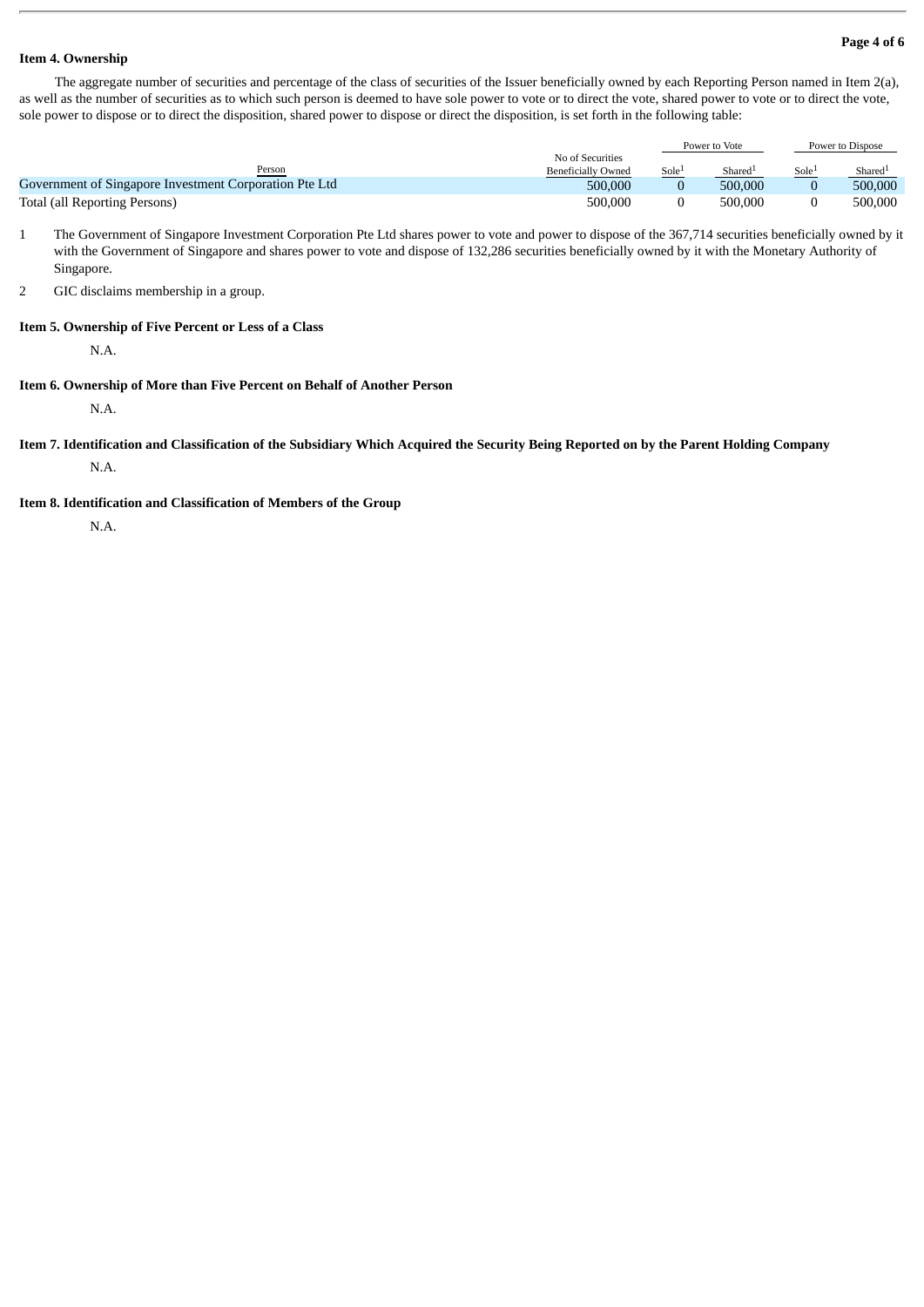#### **Page 5 of 6**

# **Item 9. Notice of Dissolution of Group**

N.A.

#### **Item 10. Certification**

By signing below I certify that, to the best of my knowledge and belief, the securities referred to above were not acquired and are not held for the purpose of or with the effect of changing or influencing the control of the issuer of the securities and were not acquired and are not held in connection with or as a participant in any transaction having that purpose or effect.